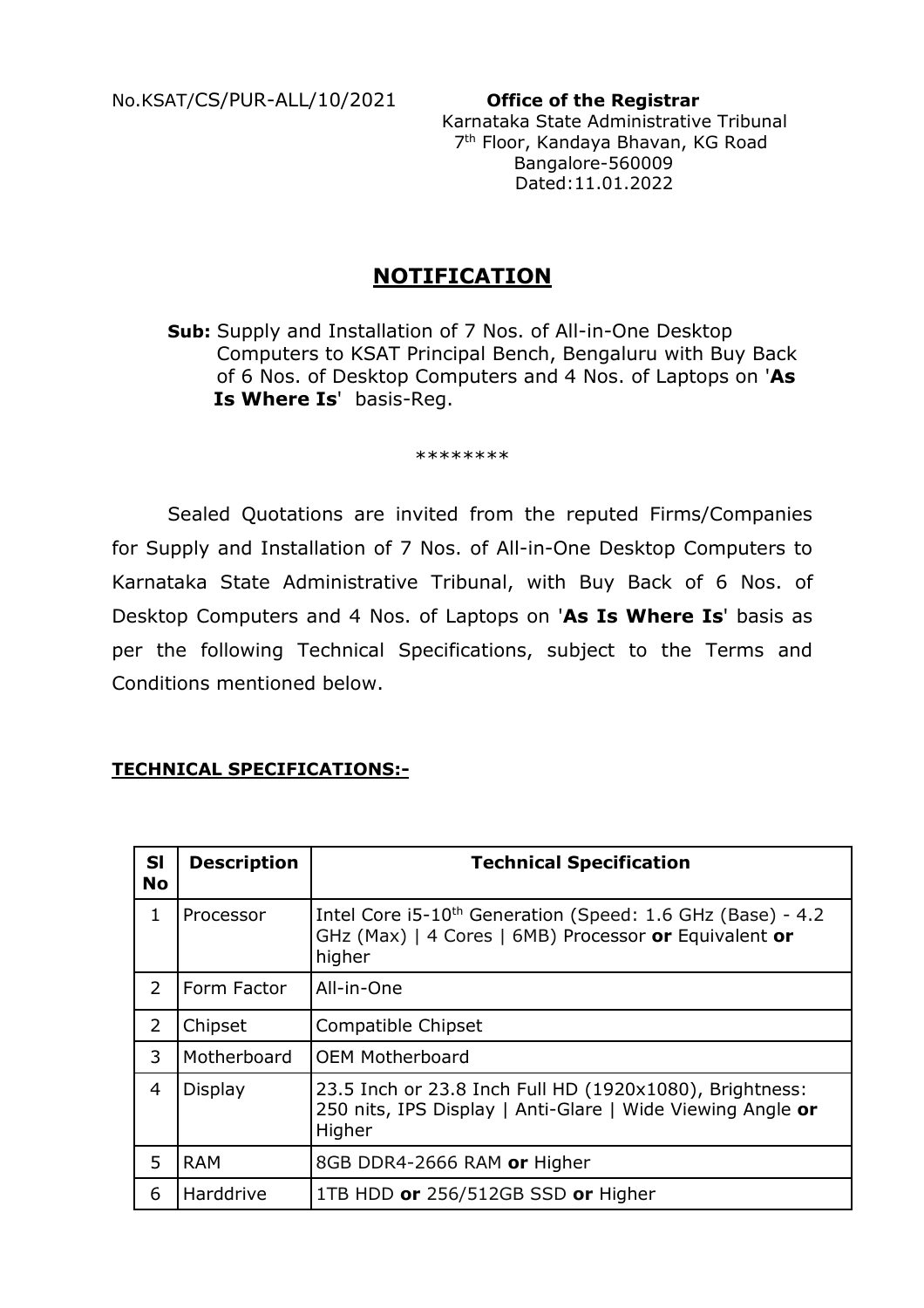| $\overline{7}$ | Audio                                          | High Performance Internal Speaker or 2 x 3W Stereo<br>Speakers   HD Audio   Dolby Audio or Higher                                                     |
|----------------|------------------------------------------------|-------------------------------------------------------------------------------------------------------------------------------------------------------|
| 8              | <b>Network</b><br>Interface and<br><b>WLAN</b> | Integrated Gigabit Ethernet (10/100/1000Mbps), Wireless<br>LAN 802.11 Ac with Bluetooth 4.0 or Higher                                                 |
| 9              | Graphic                                        | Integrated Intel HD graphics or higher                                                                                                                |
| 10             | Keyboard &<br>Mouse                            | USB wired (Preferable Wireless)                                                                                                                       |
| 11             | Web Camera                                     | Integrated HD Webcam or higher                                                                                                                        |
| 12             | <b>Optical Drive</b>                           | Slim DVD-Writer                                                                                                                                       |
| 13             | Ports:                                         | Rear: 1 HDMI-out 1.4; 1 headphone/microphone combo; 1<br>power connector; 1 RJ-45; 2 USB 2.0; 2 USB 3.2                                               |
| 14             | Operating<br>System                            | Preloaded Microsoft Windows 10 Professional 64 Bit with<br>Lifetime Validity                                                                          |
| 15             | Antivirus                                      | Pre-loaded with Latest Version of Antivirus Symantec/<br>McAfee/eTrust/ Kaspersky/eScan/Trend Micro/Microsoft<br>Defender with 3 (Three) Year Licence |
| 16             | MS Office                                      | Pre-Installed MS Office 2019                                                                                                                          |
| 17             | Energy<br>Certificate                          | Energy Star® Certified                                                                                                                                |
| 18             | Warranty                                       | 3 years onsite manufacturer warranty                                                                                                                  |

### **TERMS AND CONDITIONS:**

- 1. The rate shall be quoted inclusive of all Taxes.
- 2. Genuine items shall only be supplied.
- 3. Buyback amount shall be quote separately.
- 4. Payment will be made only after the supply and installation of the above items in good condition.
- 5. The Registrar, Karnataka State Administrative Tribunal reserves the right to accept or reject any quotations without assigning any reasons whatsoever.
- 6. In the matters of dispute, the decision of the Registrar, Karnataka State Administrative Tribunal, shall be final and binding.
- 7. The Quotations should reach the undersigned **on or before 18.01.2022, 5.00 PM.**